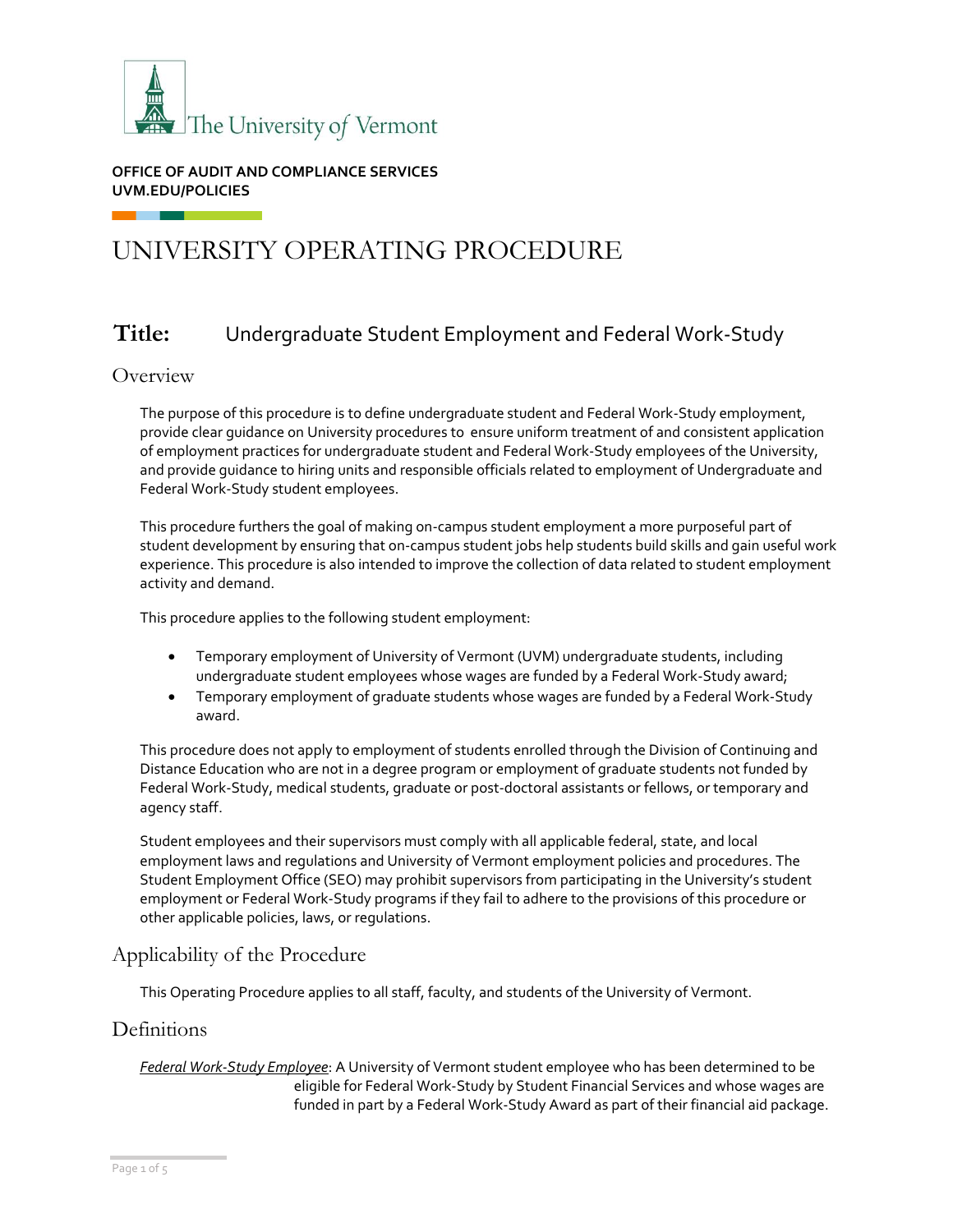#### *Undergraduate Student Employee*: Individuals matriculated and registered for classes (earning at least one credit) at the University of Vermont who are employed in non-academic student positions and undergraduate academic teaching and research assistant positions.

# Procedures

#### **Eligibility**

To be eligible to participate in the University of Vermont's student employment programs, undergraduate and Federal Work-Study graduate students must be matriculated and registered for classes at the University of Vermont. The SEO may adjust or terminate a student's eligibility for UVM student employment programs based on changes in the student's enrollment status, and may adjust or terminate a student's eligibility for Federal Work-Study programs based on changes in the student's financial information as reported on the Free Application for Federal Student Aid (FAFSA) or a student's receipt of estimated financial assistance not previously incorporated into their financial aid award.

#### **Recruitment and Selection**

All undergraduate student jobs must be approved by and posted through the SEO using the online Student Job Board. Supervisors must be approved by the SEO and agree to the SEO Supervisor Agreement before being allowed to post student jobs. A designee may also post student jobs for one or more supervisors in a department.

All student job postings must have a thorough job description that includes student job level. Postings should indicate whether the job is open to Work-Study students, undergraduate student employees, or both. All student jobs must offer legitimate employment in support of the department. Departments may not pay students solely to study. There is no minimum time for posting student jobs prior to hiring.

All student jobs are paid on an hourly basis and are non-exempt from the Federal Fair Labor Standards Act. The hourly wage for each job is set by the supervisor, should reflect the job level and duties, and must be greater than or equal to the Vermont minimum wage as well as the federal minimum wage. All Work-Study jobs should be paid from preset Work-Study wages chartstring for the current fiscal year. All non-Work-Study jobs should be paid from a chartstring that includes account number "55210-Student Wages" during the academic year, or "55212" for work performed outside the academic year during the summer months.

All hires and hourly wages for student jobs are approved by the SEO. Students with Federal Work-Study awards must be requested to be hired into a Federal Work-Study job by October 1 (for the fall semester) or February 15 for the spring semester (if the student did not have a Federal Work-Study job in the fall semester). Regular UVM staff or faculty are not eligible to be hired into Federal Work-Study or undergraduate student employment positions.

#### **Onboarding, Orientation, and Work Expectations**

Student employees may not begin work until:

- The supervisor's request to hire the student has been approved by the SEO, and
- The student's eligibility to work in the United States has been verified via completion of a federal I-9 form on or before the first day of work AND the PeopleSoft query report UV\_STUDENT\_I9 \_LOOKUP indicates 'Y' for the student. I-9 forms and supporting documentation for student employees may be verified by either Payroll Services, Human Resource Services (HRS), or a departmental I-9 reviewer approved by HRS.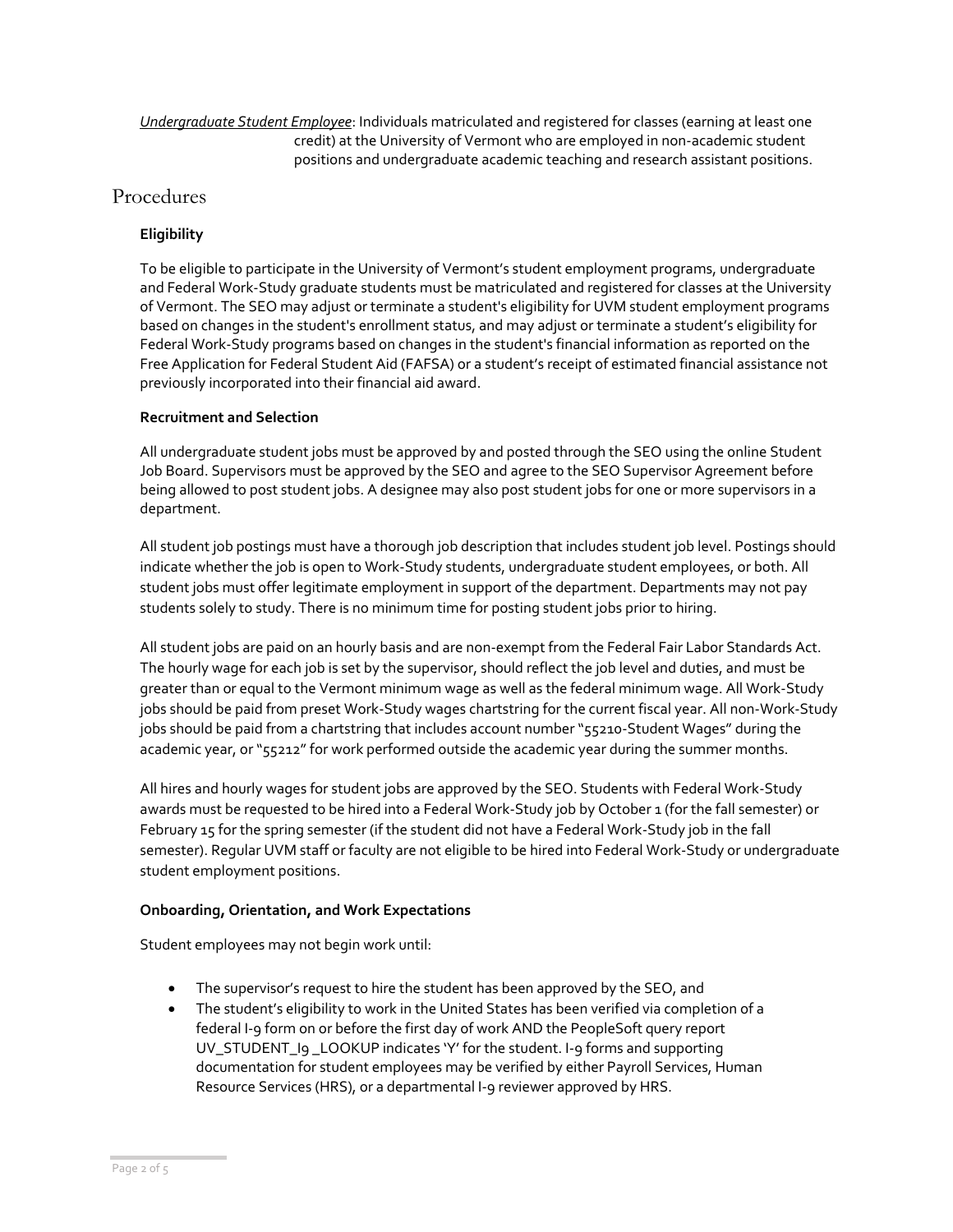• All student and work study employees are required to sign up for direct deposit prior to performing any work. Self-service functionality is not available in PeopleSoft until the day after an employee's hire date. To expedite the process of initiating direct deposit for students, payroll will e-mail student employees a paper direct deposit form. Students may sign up for direct deposit in PeopleSoft Self Service the day after their hire date OR alternatively, prior to their hire date, they may return a paper direct deposit form via [Secure File Transfer](https://filetransfer.uvm.edu/) to [payroll@uvm.edu](mailto:payroll@uvm.edu). If direct deposit is not in place after a student's first paycheck, the student's time sheet will be inactivated, and the student will not be allowed to work until they have met the direct deposit requirement. Both student and supervisor will be notified via e-mail if this action is taken and what steps to take to remedy the situation.

After student employees are hired, supervisors should take the following steps to complete the onboarding process and appropriately orient student employees to their job and work environment:

- 1. Ensure that student employees complete federal and state W-4 forms online through PeopleSoft self-service[. Payroll@uvm.edu](mailto:Payroll@uvm.edu) should be alerted immediately if a student is not working in Vermont.
- 2. If a student job requires a criminal background check under University policy, contact HRS to coordinate completion of the criminal background check, and do not allow the student to start working until the criminal background check is cleared.
- 3. Train student employees on how to enter and submit their time in PeopleSoft (see Entering and Approving Time Worked, below).
- 4. Create a weekly work schedule that is compatible with the student's class and exam schedule.
	- a. Student employees may not work during class time.
	- b. Non-Federal Work-Study employees may not work more than 30 hours per week among all student jobs combined.
	- c. Federal Work-Study employees may not work prior to the start of classes in August, or after the last day of final exams in May.
	- d. Federal Work-Study employees may not work more than 8 hours per day and 20 hours per week among all work-study jobs combined. Supervisors should discuss these constraints with their work-study employees to ensure that the student employee understands that they must watch their earnings carefully in order not to exceed these limits for total work-study employment among all work-study jobs or their award balance. Payroll Services monitors Federal Work-Study employee overtime and will notify the Student Employment Office and the supervisor.
- 5. Discuss any other on-campus employment. Supervisors of Federal Work-Study employees should ensure that students have no more than 3 Federal Work-Study jobs and must discuss other Federal Work-Study jobs with their supervisor(s).
- 6. Train the student employee in the job duties as necessary and set expectations for job performance, including the expectation that student employees may not study during work hours.
- 7. Provide a tour of the work environment and introduce the student employee to colleagues.
- 8. Review emergency and security procedures.
- 9. Review procedures for handling confidential or sensitive information, if necessary.
- 10. Set expectations for workplace etiquette, dress code, and calling in sick, etc.

#### **Entering and Approving Time Worked**

Student employees must enter their hours worked i[n PeopleSoft](https://www.uvm.edu/~erp/portal/) each day and submit their hours worked each week by Monday at 12:00 p.m. (noon), or the deadline provided by their supervisor, if earlier. Enrolling a device in, [DUO Security,](https://www.uvm.edu/it/kb/article/duo-multi-factor-authentication/) a multi-factor authentication tool, is required in order to access PeopleSoft.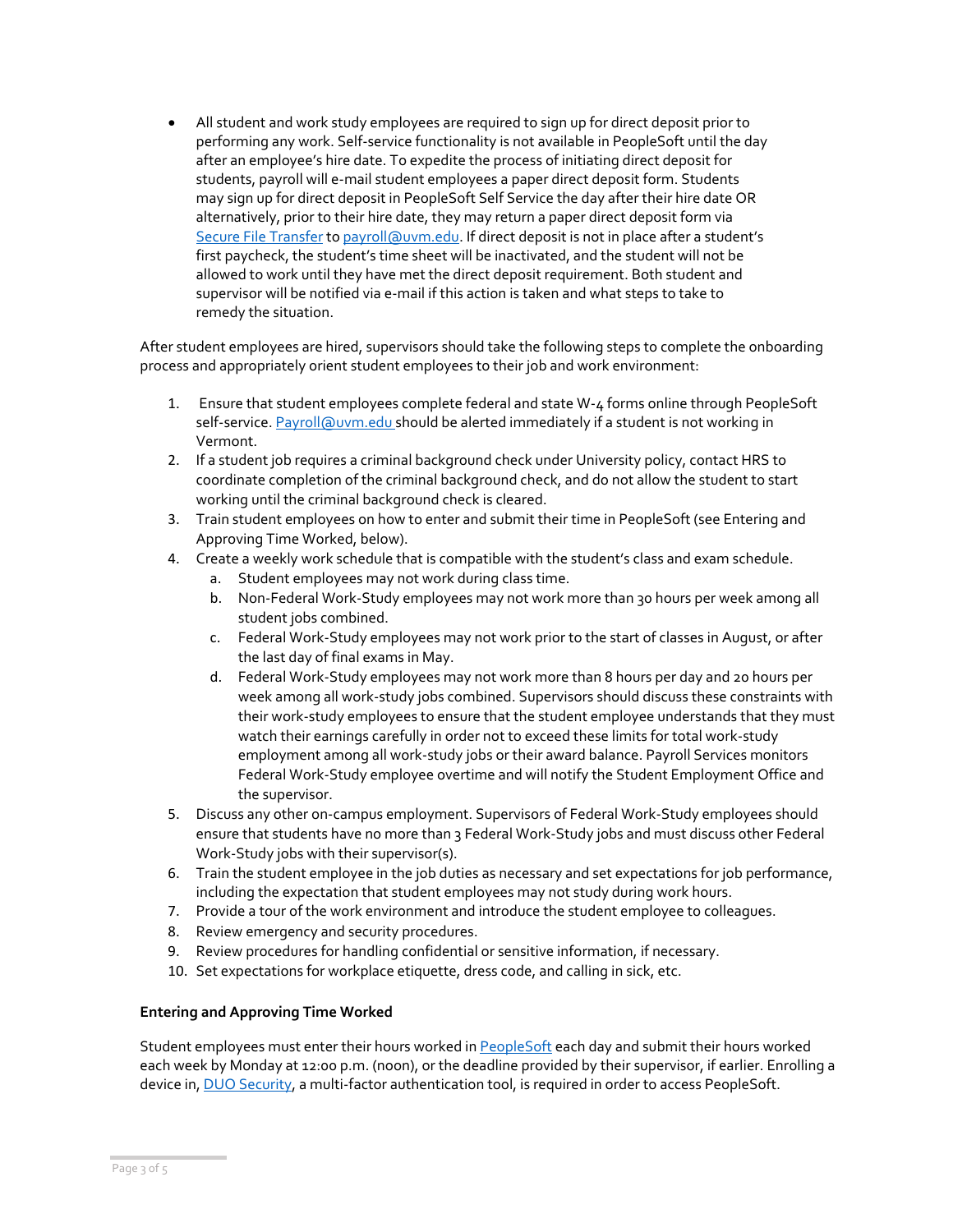Student employees who work for a department that uses Kronos must swipe their student ID to clock in and out of their work shift.

Supervisors must review and approve each student employee's time in PeopleSoft no later than 3:00 p.m. on each Monday that is the pay end date for that payroll period.

Off-campus supervisors of Federal Work-Study employees must keep separate records of each Federal Work-Study employee's hours worked using a [Tracking Logged Hours Form.](https://www.uvm.edu/sites/default/files/UVM-Student-Employment-Office/timesheettracking.pdf) Federal Work-Study students may not earn more than half of their Federal Work-Study award in the fall term, and no more than their total award during the academic year. Supervisors of work-study employees should run the PeopleSoft Work-Study Report regularly to view Federal Work-Study employees' remaining award amounts to ensure that they do not authorize hours that exceed the student's remaining award balance. Should a student's earnings exceed the award limit, the department will be charged the overage amount. In rare circumstances, Student Financial Services may retroactively remove Federal Work-Study funds due to eligibility adjustments.

#### **Performance Management**

Performance evaluations for student employees are strongly recommended; supervisors should consider conducting them in the middle of each semester. Supervisors may contact the SEO for guidance in conducting an appropriate performance evaluation.

Raises and/or promotions may be given to student employees at any time at the supervisor's discretion. Student employees may receive hourly wage increases within the pay range for their position level, as indicated on the Student Employment Pay Levels chart updated annually by the Student Employment Office and located on the SEO website and jobs board. Supervisors should e-mail a change form to [payroll@uvm.edu.](mailto:payroll@uvm.edu)

Supervisors are expected to follow the SEO's Pr[ogressive Discipline guidelines](https://www.uvm.edu/studentemployment/supervisor-tool-kit) in managing and improving student employees' job performance. Violations that result in a breach of the University Code of Conduct [and Ethical Standards](https://www.uvm.edu/sites/default/files/UVM-Policies/policies/businessconduct.pdf) may be referred to the Dean of Students Office.

#### **Termination or Transition**

Student employees are employed "at will" and may resign at any time, and their employment may be terminated at any time, without notice or cause. Student employees are asked as a courtesy to provide a minimum of two weeks' notice prior to resignation.

If a department wishes to retain a Federal Work-Study employee after their Federal Work-Study funds are exhausted or after the student's eligibility for UVM's Federal Work-Study program is adjusted or terminated by the SEO or Student Financial Services, the department must terminate the student's Federal Work-Study position and rehire the student as a student employee to ensure that the student is paid for all subsequent hours worked from the department's budget. **Federal Work-Study employees may not work without pay after they have earned all available Federal Work-Study funds.**